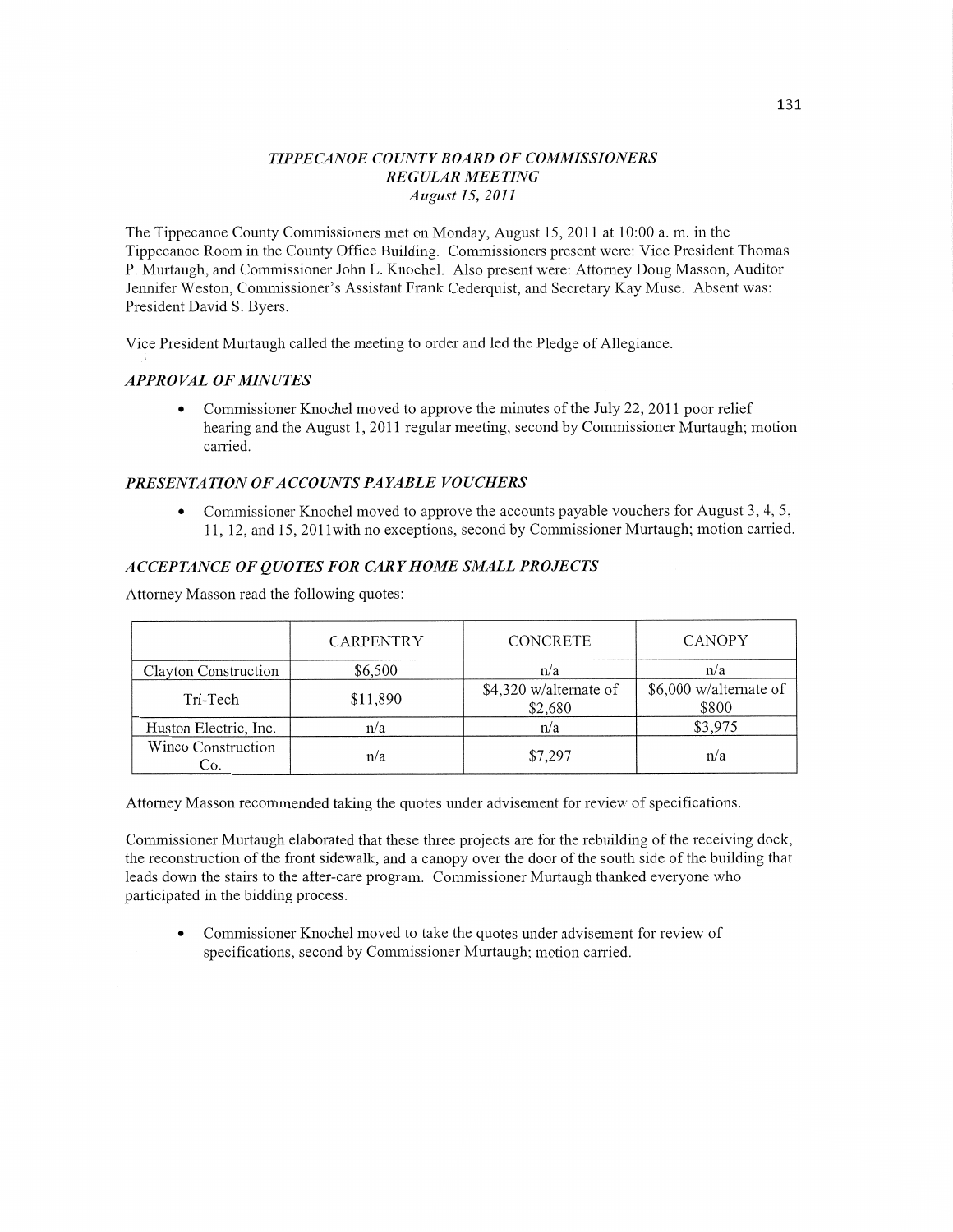# *TRI-TECH CONSTRUCTIONSERVICES, INC. —JAIL CONTRACTAPPROVAL*

Commissioner Murtaugh said this contract is for the rooftop units at the jail. It is in the amount of \$34,720 and is subject to additions and deletions as provided in the contract documents.

**0** Commissioner Knochel moved to approve the contract with Tri—Tech Construction Services, Inc. as presented, second by Commissioner Murtaugh; motion carried.

# *HIGH* WA *Y* **—** *Opal Kuhl*

# **Bridge** No. 141 - **Contract** for **Public Works from Wirtz & Yates, Inc.**

Director Kuhl presented a contract for public works from Wirtz & Yates, Inc. for approval. It is for repair to the concrete around the guard rail that is pulling away. It is in the amount of \$23,900.

• Commissioner Knochel moved to approve the contract with Wirtz & Yates as presented, second by Commissioner Murtaugh; motion carried.

# **Bridge No. 150 – Contract for Public Works from F.E. Gates Company**

Director Kuhl presented a contract for public works from F.E. Gates Company. It is for repair work on the bridge beams of Bridge 150. It is in the amount of \$49,650.

• Commissioner Knochel moved to approve the contract with F.E. Gates Company as presented, second by Commissioner Murtaugh; motion carried.

#### **Tyler Road** — **Change Order** No. 5 **from Rieth-Riley Construction** Co., Inc.

Director Kuhl presented Change Order No. 5 from Rieth—Riley Construction Co., Inc. for approval. It is **<sup>a</sup>** federal aid project and uses Highway Safety Improvement Project (HSIP) funds. It is for a change in the type of asphalt being used for the Tyler Road Project. It is a decrease of \$1,049.86.

**0** Commissioner Knochel moved to approve Change Order No. 5 from Kieth—Riley as presented, second by Commissioner Murtaugh; motion carried.

# **Bridge** No. **U-209 — Change Order** No. 11 **from Milestone Contractors**

Director Kuhl presented Change Order No.11 from Milestone Contractors. It is for additional erosion control blankets to cover an area at risk for erosion. It is in the amount of \$ \$1,470.

**0** Commissioner Knochel moved to approve the change order from Milestone Contractors as presented, second by Commissioner Murtaugh; motion carried.

#### **Bridge** No. **U-209** — **Change Order** No. 12 **from Milestone Contractors**

Director Kuhl presented Change Order No.12 from Milestone Contractors. Planned riprap ditches were extended at corners of the new bridge to direct drainage away from the railroad tracks. It is in the amount of \$982.35. The original contract amount was \$2,072,000; this change order will bring the contract total to \$2,135,897.40. The overall increase is 3%.

**0** Commissioner Knochel moved to approve the change order from Milestone Contractors as presented, second by Commissioner Murtaugh; motion carried.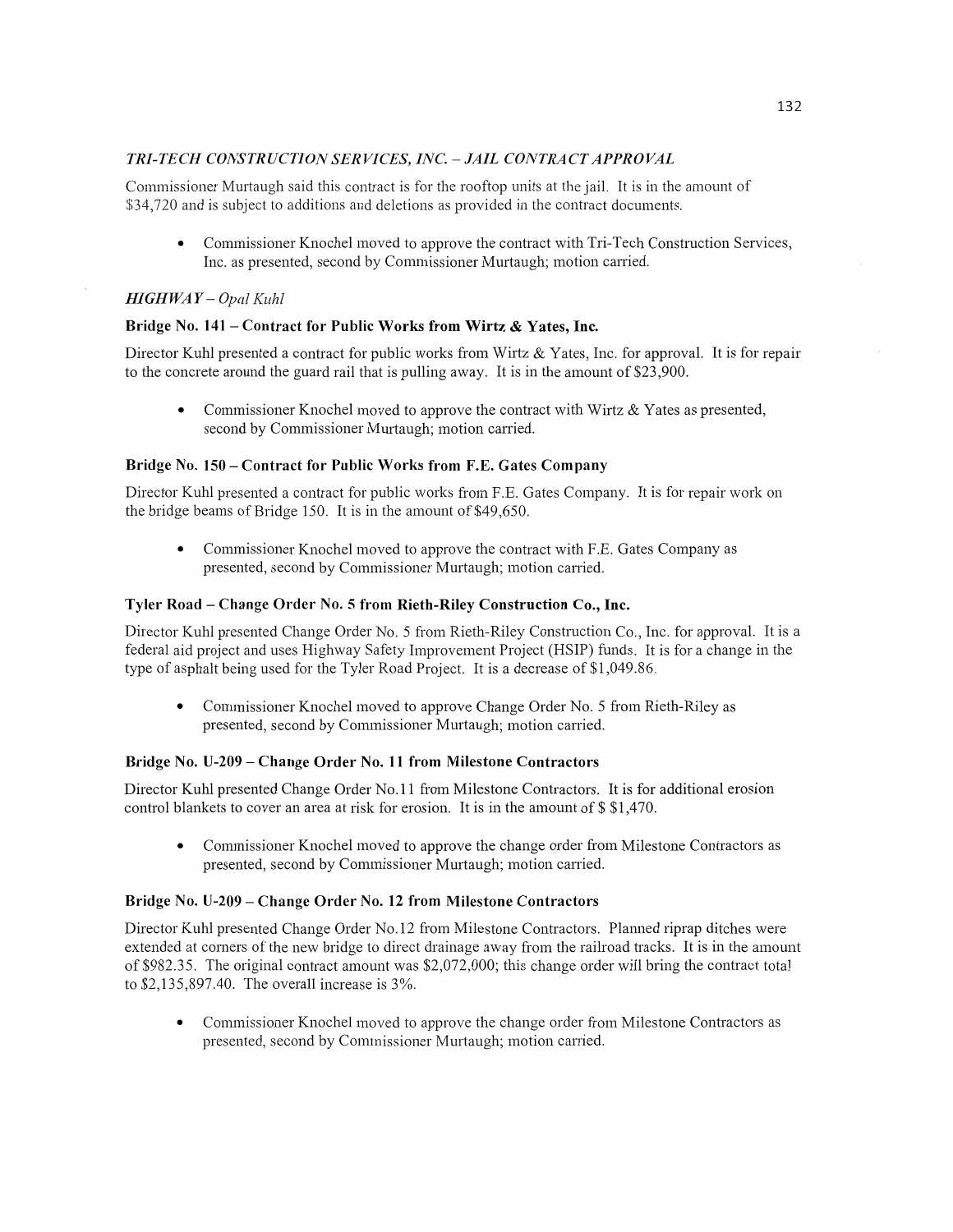# **North** 9"I **Street & Burnett's Road — Warranty Deed** and **Temporary Easement Grant** for **Parcel 8**

Director Kuhl presented a warranty deed and temporary easement for Parcel No. 8 for approval. It is for the North 9'h Street and Burnett's Road project. The warranty deed is in the name of Nicholas C. Smith and Mandy D. Smith in the amount of \$2,185. The temporary easement is in the name of Nicholas C. Smith and Mandy D. Smith in the amount of \$80.

**0** Commissioner Knochel moved to approve the warranty deed and temporary easement as presented, second by Commissioner Murtaugh; motion carried.

# **Indiana Fiber Network,** LLC *—* **3 year \$5,000 Utility Maintenance Bond**

Director Kuhl presented a 3 year Utility Maintenance **Bond** in the **amount** of \$5,000 for apeal. It is for work in the right-of-way.

**0** Commissioner Knochel moved to approve the maintenance bond as presented, second by Commissioner Murtaugh; **motion** carried.

# *AGREEMENT* FOR THE *PROVISION* OF *INMATE MENTAL HEALTH* SER VI CES

Commissioner Murtaugh said this is a continuation of the mental health services agreement with Advanced Correctional Healthcare Inc., and is in the amount of \$29,264.24. It provides 16.5 hours per week of mental **health** services to the inmates at the County Jail.

**0** Commissioner Knochel moved to approve the contract with Advanced Correctional Healthcare Inc. as presented, second by Commissioner Murtaugh; motion carried.

#### MI *T S* — *Dave Sturgeon*

# **Acceptance** of **Quotes** from **Courtview**

Director Dave Sturgeon presented the following quotes for approval.

| eAccess Migration from PA1                                         | \$6,500 |
|--------------------------------------------------------------------|---------|
| Install & Configure Uniface 9 and<br>License manager for Courtview | \$2,450 |
| Migrate Courtview Databases to MS<br>SQL 2008 with replications    | \$4,300 |

Director Sturgeon stated that the quotes have been reviewed by the County Attorney. **These** changes will update Courtview to the latest version and assure **that** the County is **compliant** with licensing. The cost for this project will be paid from the **MITS** budget.

**0** Commissioner Knochel moved to approve the quotes as presented, second by **Commissioner**  Murtaugh; motion carried.

### Ordinance 2011-19-CM; second reading - Management Information Technology Services Advisory **Board**

Director Sturgeon said this ordinance combines the two committees, GIS and MITS, to **one.**  Commissioner Knochel said that it would be more efficient to combine the two committees.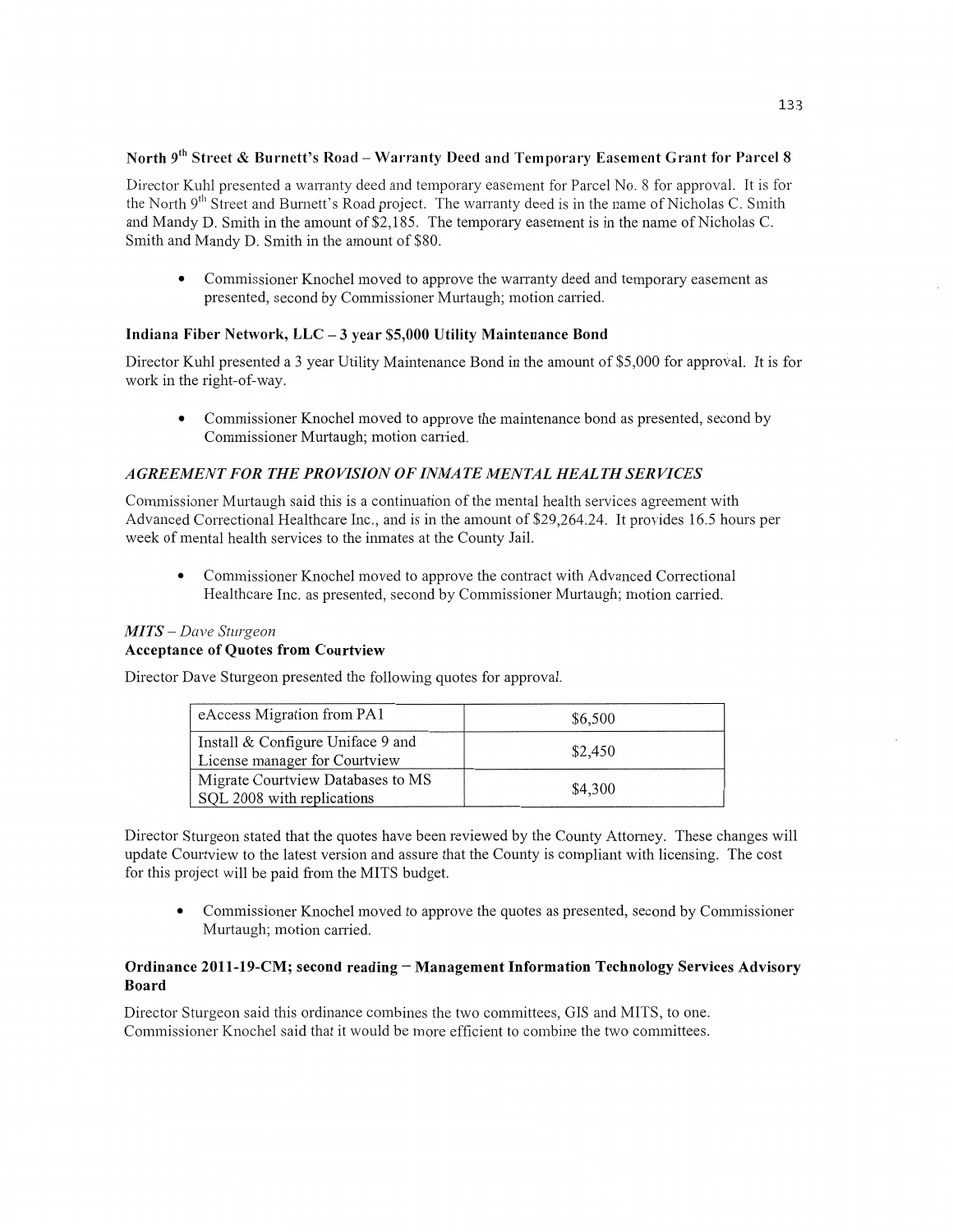**0** Commissioner Knochel moved to approve Ordinance 2011-19-CM on second reading, second by Commissioner Murtaugh;

Auditor Weston recorded the vote:

| Byers    | Absent |
|----------|--------|
| Knochel  | Yes    |
| Murtaugh | Yes    |

Ordinance 2011-19-CM passes 2-0 on **second** and final reading.

# $GRANTS - Laurie Wilson$

Grant Administrator Laurie Wilson requested permission to accept a grant for Court Services from the Drug Free Coalition for PRIme workbooks in the **amount** of \$9,000.

**0** Commissioner Knochel moved to accept the grant as presented, second by Commissioner Murtaugh; motion carried.

Grant Administrator Laurie Wilson requested permission to apply for a grant for Court Services from the Indiana Criminal Justice Institute for office equipment. It is in the amount of \$2,500. Ms. Wilson stated that she had not yet received the final application or amount.

**0** Commissioner Knochel moved to grant permission to apply for the grant as presented and contingent upon Grant Administrator Laurie Wilson receiving the final application and amounts, second by Commissioner Murtaugh; motion carried.

Grant Administrator Laurie Wilson presented a Professional Services Agreement for mediation services with Cindy Garwood for approval. It is **funded** through a Family Court Grant and a **Court** Improvement Grant.

**0** Commissioner Knochel moved to approve the Professional Services Agreement as presented, second by Commissioner Murtaugh; motion carried.

# *APPOINTMENTS* **—** *COMMON* WA GE *BOARD*

**0** Commissioner Knochel moved to appoint Frank Cederquist to the **Common** Wage Board for projects to the County Library, second by Commissioner Murtaugh; **motion** carried.

# *REPORTS* ON *FILE*

None

# $UNFINISHED/NEW$ *BUSINESS*

#### **Possession** of **Deadly Weapon** in the **County Building**

County Attorney Doug Masson said a revision to the personnel policy manual is needed to address an amendment to the ordinance that prohibits deadly weapons in the County Building. The ordinance must be amended in order to comply with new State Law restricting the County's ability to pass such an ordinance. Two options are available to assure that the County employee handbook reflects the amended ordinance. Section 6.7 of the employee handbook can be repealed or the amended version of Section 6.7 can be approved.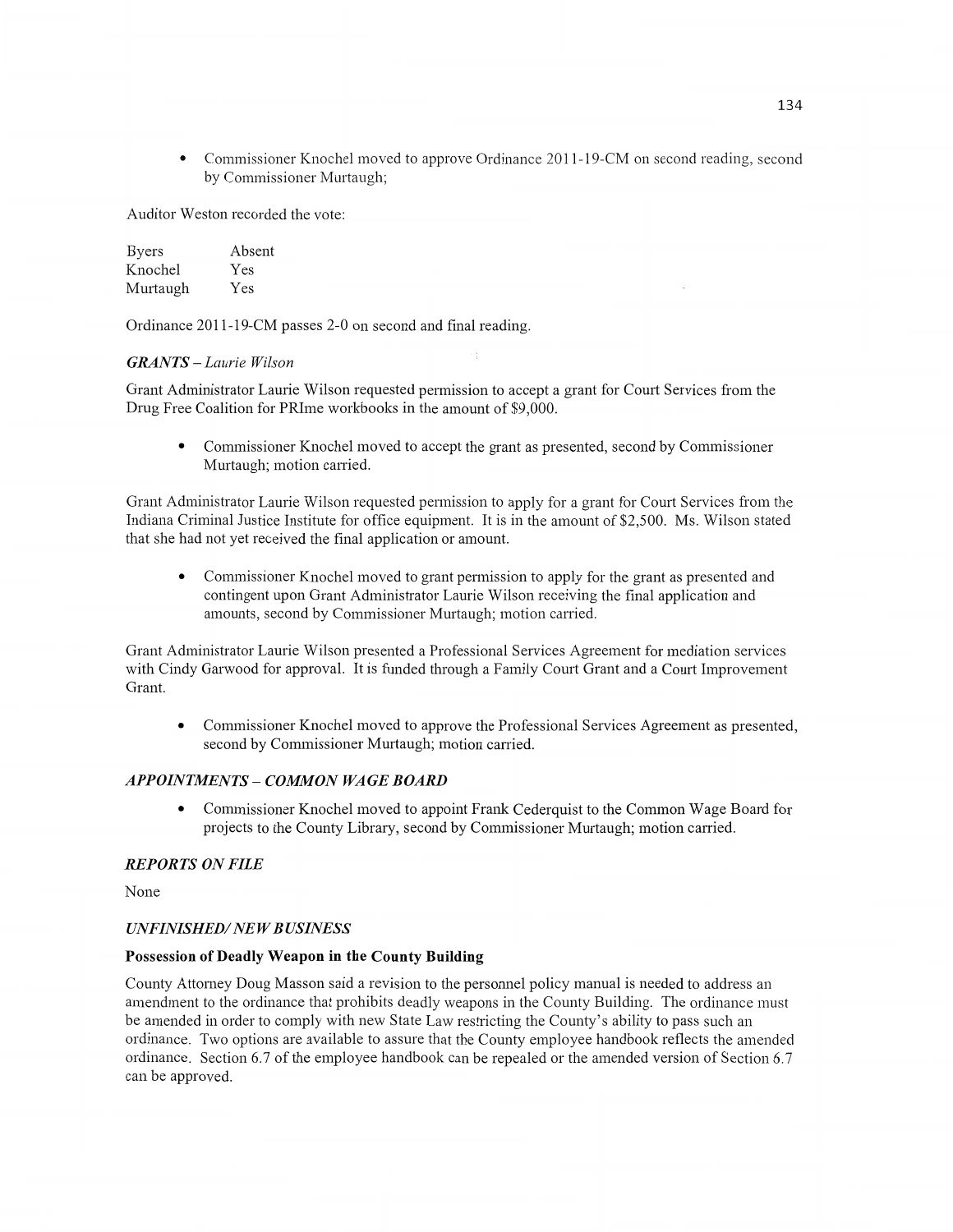**0** Commissioner Knochel moved to table the request to allow time for consideration, second by Commissioner Murtaugh; motion carried.

#### **Sexual Harassment Policy**

County Attorney Doug Masson said the County Employee Sexual Harassment Policy, Section 1.7, language states **that** false reports are sen'ous and can result in **sanctions.** After reviewing the policy it is possible that having that type of language in the Sexual Harassment Policy could deter employees from reporting a complaint. Other changes include several different options for reporting **<sup>a</sup>**complaint allowing for flexibility.

**0** Commissioner Knochel moved to amend the Sexual Harassment Policy in the employee handbook to the updated version, second by Commissioner Murtaugh; motion carn'ed.

HR Director Shirley **Mennen** said there are other sections of the Employee Handbook **that** are being revised and will be brought for approval **when** completed. The entire manual **should** be completed by the end of the year.

HR Director Shirley Mennen introduced Melissa Williams who accepted the HR Assistant position in the HR Department.

#### **Translator Contract**

Auditor Jennifer Weston presented a translator agreement from Superior Court 6 with Nahieli Cook for approval. The terms are the consistent with other translator agreements.

**0** Commissioner Knochel moved to approve the translator agreement as presented, second by Commissioner Murtaugh; motion carried.

# *PUBLIC COMMENT*

None

# **BOARD OF COMMISSIONERS OF** THE **COUNTY** OF **TIPPECANOE**

*I f* 

David S. Byers, President

XP Matan

Thomas P. Murtaugh, Vice President